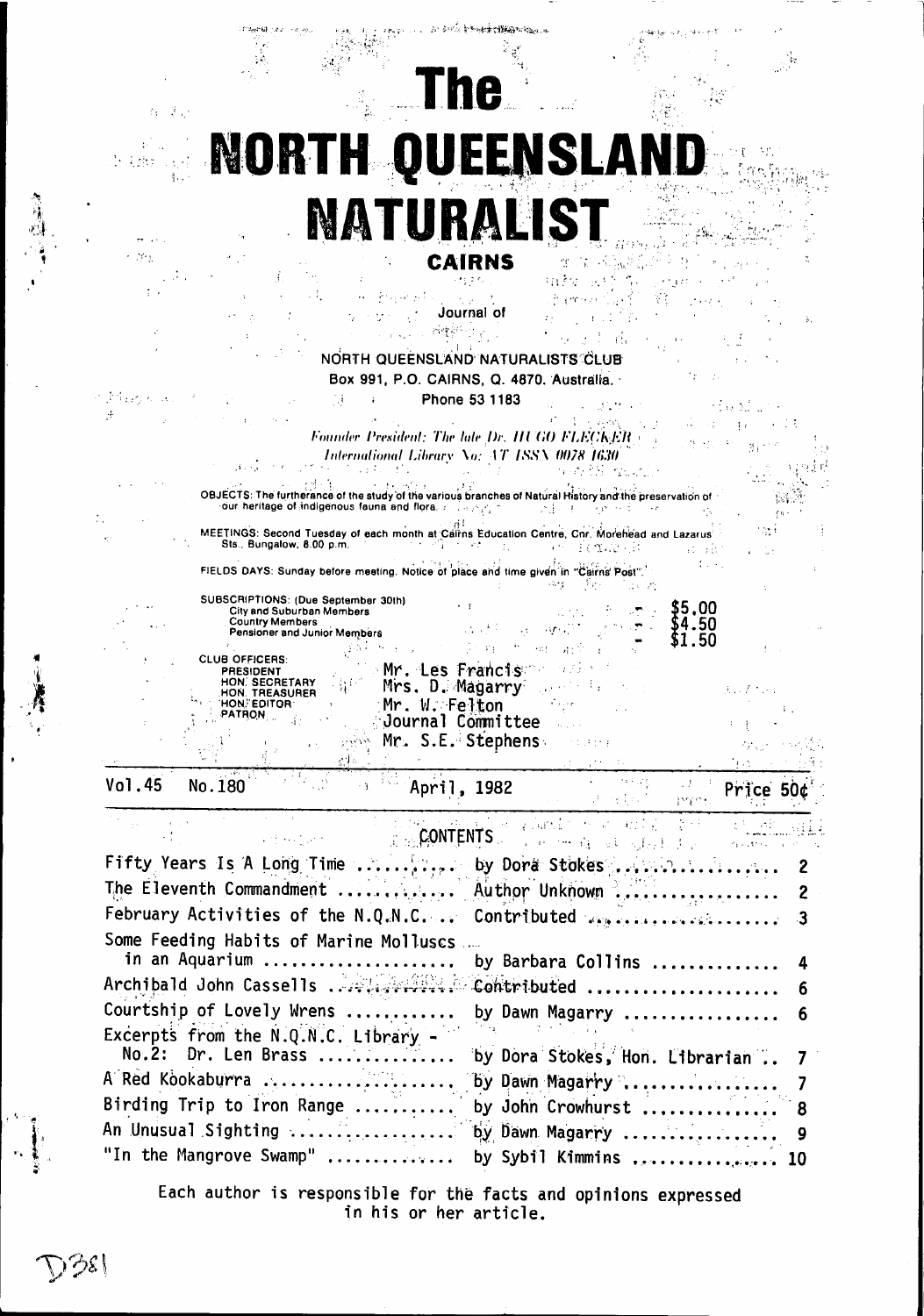# FIFTY YEARS IS A LONG TIME !

#### by Dora Stokes

The following is an excerpt from the December 1932 issue of the "North Queensland Naturalist", journal of the North Queensland Naturalists Club which this year celebrates its Golden Anniversary:

## "CURRENT SUBJECTS

The Club has taken up with the City Council the question of the establishment of a MUSEUM for Cairns. In a city of the importance of Cairns and the centre of the winter tourist traffic in Australia, and with such scope with the Barrier Reef so adjacent and the numerous varieties of local tropical interest etc., there is every reason why a museum shouldbe established and it should be capable of being one of the best in the State. A conference between the Club and City Council has been set down for the 14th instant."

Following the February meeting of the N.Q.N.C. this year, the first meeting of its Golden Jubilee year (1932-1982), there were two links in the chain that history and natural history are making.

The Palmer River Historical and Preservation Society was founded in Link No.1: the presence of the Mayor of Cairns. The efforts of John Hay and his band of modern day explorers have at last forged a link in the chain. This brings to fulfilment the aims and hopes that Dr. Hugo Flecker and the founder members had for Cairns when the Naturalists Club was first formed. Our old journals record again and again that museum should be established and the history of North Queensland be recorded and preserved.

John Hay reported in his article 'Into the Lion's Den' in the publication 'Two Wheels' of May 1973, "Several items of historical value were gathered for a local museum in some of the most historical regions of Australia." This was when he was one of the twelve trail bike riders who set out from the Lion's Den at Helenvale to explore the Big Tableland. In'Two Wheels' of April 1976 he records how he and fellow explorers surveyed from an aircraft the track to the summit of Mt. Mulligan plateau. They also had a good look over the Palmer River area ready for a future exploration of the Palmer. Later they made it to the top of Mt. Mulligan on their trail bikes and were photographed on the wall of the dam on the spur. John's article, 'Beyond the Shadow of Superstition Mountain' records their tremendous effort.

This link was firmly achieved when the School of Arts building was  $Link$   $No.2:$ given over completely to form a museum to display the valuable collections of the Cairns Historical Society which also includes a case of medallions owned by the N.Q.N.C. Mr. Ernie Stephens, patron and former president of our Club, and also its members, past and present, have interests in the Historical Society and give their support to the history around us.

#### $-000-$

#### THE ELEVENTH COMMANDMENT

Author Unknown.

Thou shalt inherit the holy earth as a faithful steward, conserving its resources and productivity from generation to generation.

Thou shalt protect thy fields from soil erosion and thy hills from overgrazing by thy herds so that thy descendants may have abundancy for ever.

If any shall fail in his stewardship of the land, his fertile fields shall become sterile stones and gullies and his descendants shall decrease and live in poverty or vanish from the face of the earth.

--000--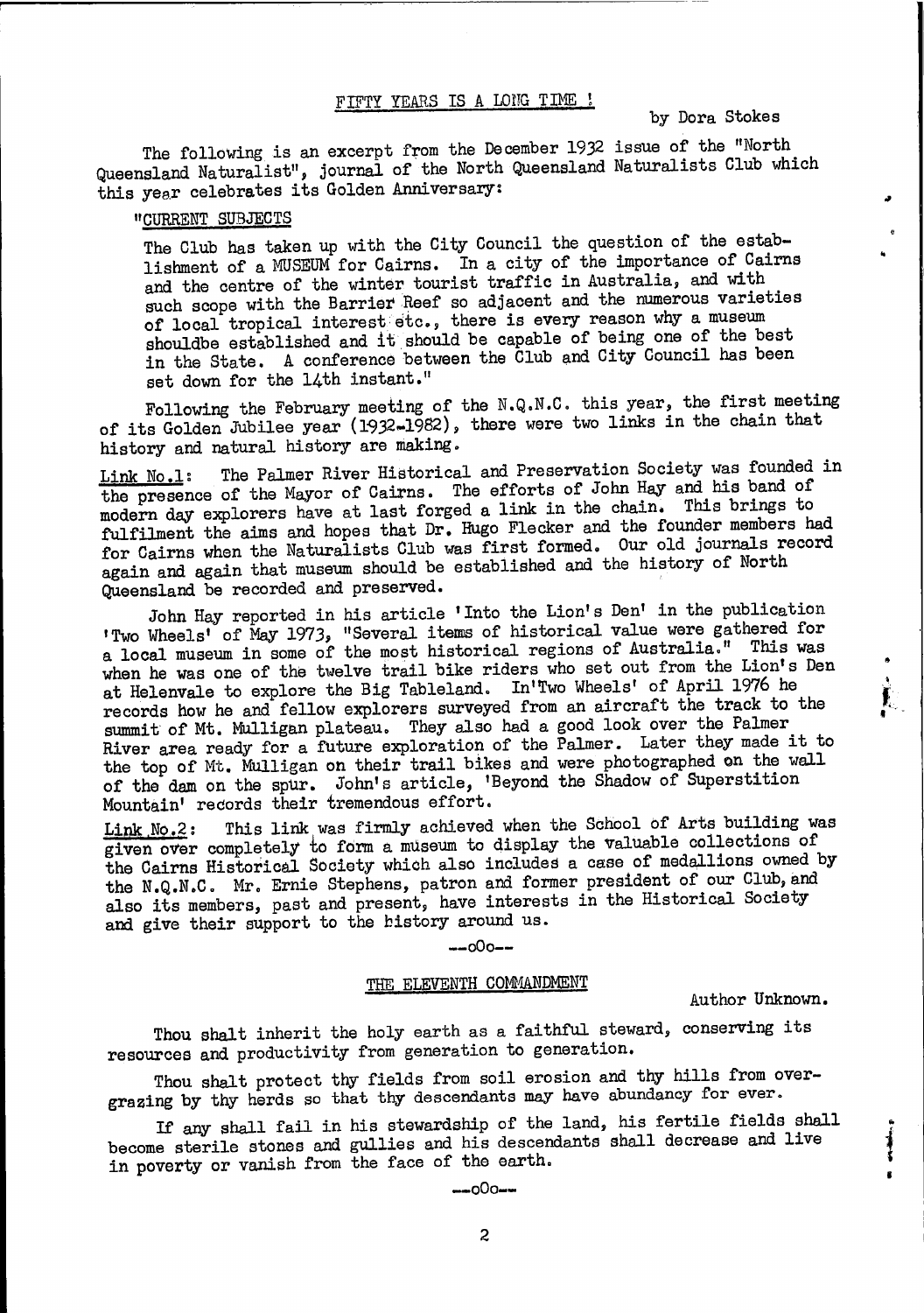We thought you might find this account of a normal month's Club activities of interest. This is the account of February's field day and monthly meeting as published in 'The Cairns Post' of 12-2-'82 Club Notes.

"Early morning showers did not deter a small party of members of the North Queensland Naturalists Club from visiting two creeks along Tinaroo Creek Road on Sunday February 7th. A fine sunny day followed.

The area was picturesque after recent rain and the following wildflowers. were observed: Dianella, Salanum, Wandering Jew (Commelina cynea) which are all blue; orange Spadeflower (Hybanthus enneaspermum), Meadow Dye (Indigofera pratensis), a small shrub with pinnate leaves and spikes of lavender flowers, white Helichrysum, the creeper Hibbertia scandens, its yellow flowers past and showing pale green seed pods.

Large trees along the creek were melaleucas, casuarinas, eucalypts, Leichhardt trees, Tristania exiliflora and T. conferta. The ground beneath the Cocky Apple trees (Planchonia careya) was littered with fallen fruit from which the seeds had been eaten by some creature. Grass trees (Xanthorrhoea) were all showing new growth after last year's fires.

With the damp weather fungi were abundant and some brightly coloured specimens were observed. One brilliant white one was like a newly emerged egg.

A great variety of butterflies were seen hovering along the creek and adjacent grassy areas including Common Egg Fly, Wanderer, Blue Triangle, Lesser Wanderer, Chalk White, Ulysses and Small Grass Yellow. Insects noticed were Damsel and Dragonflies, Katydids, Leafhoppers and a large day-flying moth Alcides Zodiaca. A fierce Tiger Fly was seen on a tree, an insect which, as its name suggests, preys on other insects.

Not many birds were listed but among those were White Throated, Yellow Faced and Blue Faced Honeyeaters, Pale Headed Rosellas, a pair of Scaly Breasted Lorikeets nesting in a hole high in a eucalypt, Grey Thrush, Red Backed Quail, two Red Tailed Black Cockatoos slowly winging their way over the hills, Cicada Bird (nesting), a small flock of Spotted Pardalotes and a brilliant Scarlet Honeyeater feeding on the cream blossoms of the Blue Quandong (Elaeocarpus grandis).

The highlight of the monthly meeting held at the Education Centre was a talk by Mr. David Thomae on "observation Techniques of Rainforest Wildlife". Mr. Thomae said the rainforest is a friendly, exciting place and he can go to the one patch of forest a hundred times and still find something different. In his work with school children he teaches them to look, listen, touch and smell. By being led blindfolded to a tree, it is possible to learn much by touch and feel which one would not otherwise notice. Mr. Thomae illustrated his talk with some excellent slides and with recordings of bird calls. 0n a blackboard, he showed his system of "sketching" bird calls.

Mr. Les Francis exhibited a Free-tail Bat which is a small native. These bats sometimes live in colonies of hundreds and in houses they can cause damage to timber through large accumulations of guano which breeds fungi. Their normal call is too high a frequency for humans to hear. They are insect eaters.

On the exhibit table was a collection of fungi, fruit of Planchonia careya and other berries, a flowering Shepherd' Crook Orchid (Geodorum pictum) and branchlets of Mullock Wood and Iron Mullock Wood.

Mr. Francis showed a large drawing of a Dragon Fly and gave a brief talk on the insect.

The next field day will be to a national park near Malanda when some members plan to camp on Saturday night, others leaving Cairns at the usual time, 7.30 am on Sunday morning.

3

i-r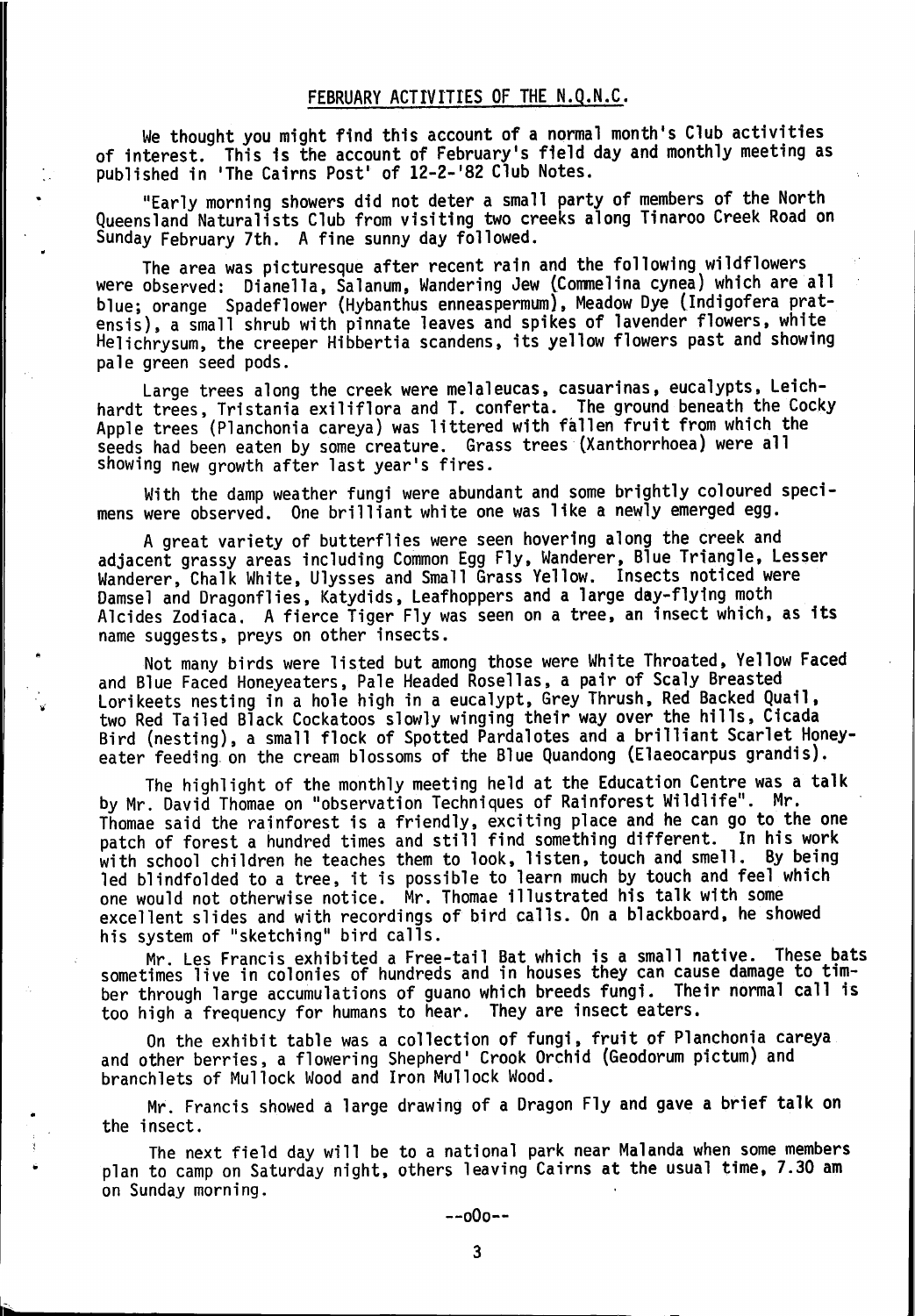# SOME FEEDING HABITS OF MARINE MOLLUSCS IN AN AQUARIUM

by Barbara Collins.

Molluscs and other Marine Invertebrates may not always perform the usual feeding processes in an aquarium. Often important dietary products are not always available so the animal will compensate for these deficiencies by accepting other foodstuffs not normally eaten.

To feed a spiny Sea Urchin we would bring home algal covered rocks, apparently with insufficient regularity. Our urchin was seen one evening feeding on a piece of prawn. Subsequently we observed it feeding on dead or dying Hydatina physis (bubble shell) and Cypraea pyriformis. All urchins suffered an initial "drop of spines" and broken tips which eventually regrew after assimilation into the new environment. After a few months and apparently with this dietary deficiency, spines would again drop causing the urchin to lose protection and attacks by predatory fish and Hermit crabs would finish them.

The textile cones are about the most notorious for devastation of molluscan life in the aquarium and they have even pursued Nassarius dorsatus to the top of the tank to make sure of their prey.

The baler (Melo amphora) was the most difficult to keep. We had to provide food regularly at an alarming rate and it was necessary to keep some 'on ice' for him as often weather and tides did not suit the collection of live shell. He once ate a frozen Amoria maculata (Volute shell) but we found he was partial to frozen Strombus of the larger species and Lambis lambis. He always left the operculum deposited neatly within the aperture of the shell and once I accidentally fed him strombs that had been relaxed with Epsom Salts (Magnesium sulphate). He suffered no obvious ill effects from this misadventure. The baler's most unusual diet was Murex brunneus; he acquired a real taste for these armour plated shells and would<br>climb the aquarium wall to lever them off. I was very surprised to see him devour the large Textile cone, though I feel this attack was purely territorial rather than predatory. There was ample other food available at the time. He regularly fed on other species of cone, virgo and most of the small varieties like parvulus, but he never bothered the large Conus litteratus.

It was a surprise to us to witness the Conus marmoreus attack and kill a Conus pulicarius and Olive tessellata and an even greater surprise to see it feeding on a Conus ammiralis.

The funniest observation was the Oliva elegans that took on one of the frozen Strombus aratrum - almost four times its own size ... it tried and tried but could only envelop about half the stromb. Eventually it gave up. These olives are usually scavengers but one emerged and pursued a live Nassarius dorsatus which tried vainly to escape by kicking and somersaulting. It was overtaken, enveloped and dragged beneath the sand, still kicking within the Olive's membrane.

It was fascinating to watch the large Nassarius glans feeding; we had him several months before a C. textile made short work of him. Chopped prawn or fish brought an instant reaction, with sand erupting all over the place with molluscs seeking food. Once the Nassarius and an Oliva found the same piece of fish and a fight ensued, the Nassarius almost getting enveloped by the olive. Fortunately it recoiled in time but lost its fish. There was more about so it set to, covering the food and tearing at it much as a dog would a bone. Another time the Hermit (Pagarus) latched onto the same piece claimed by the Nassarius and a real tug-of--war was on. The Nassarius dug in and held on, the crab, clutching the morsel in<br>one nipper and trying to scrape the Nassarius off with the other. The Nassarius decided its adversary was too powerful and relinguished its hold and somersaulted away.

The pistol shrimps used to go berserk whenever I added some seaweed to the tank. What they did with it I'll never know. They would cart nipperfulls off to their burrow and have a marvellous time sorting through it. They shared their burrow with a colourful File shell (Lima) and it was quite mobile, moving all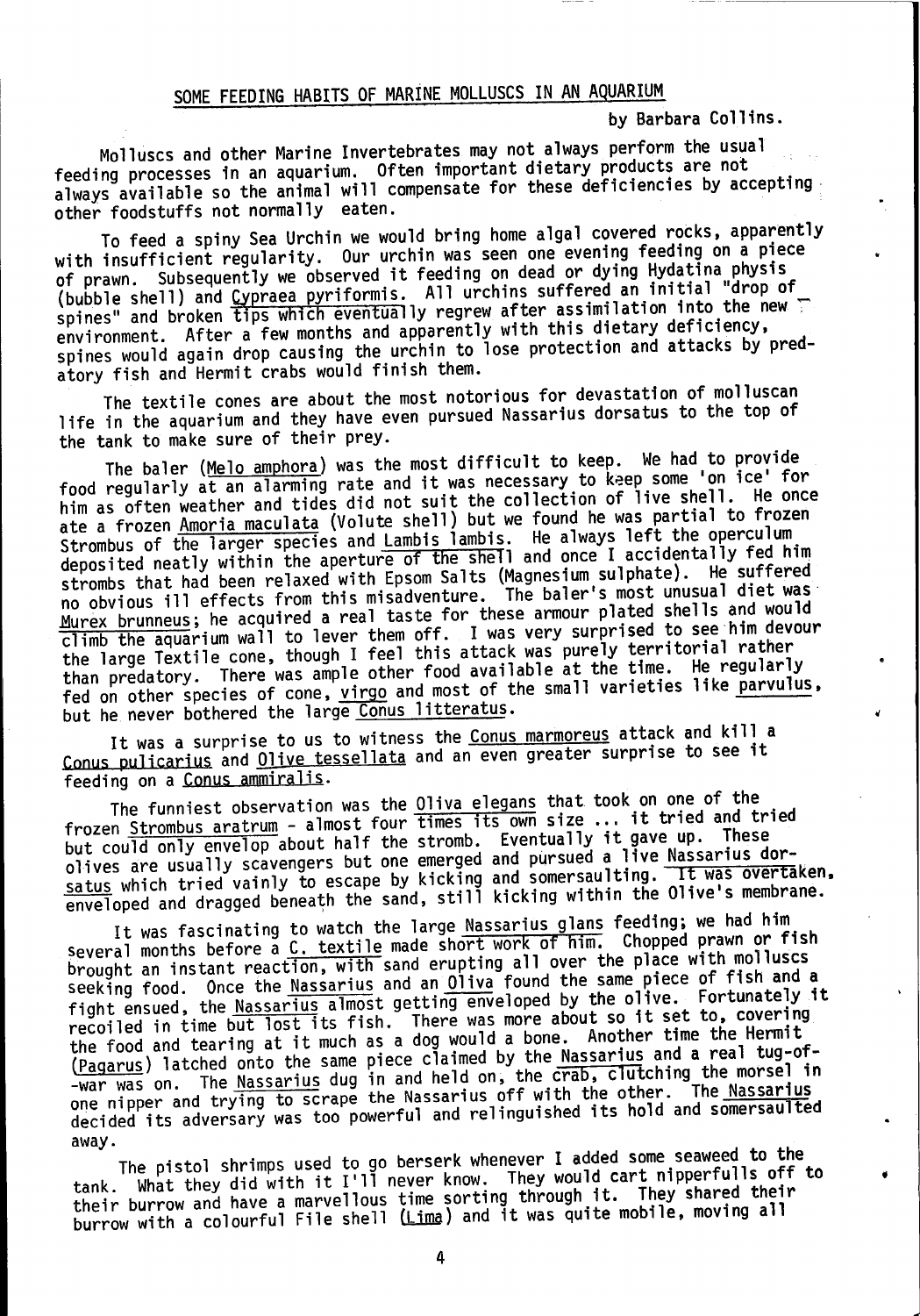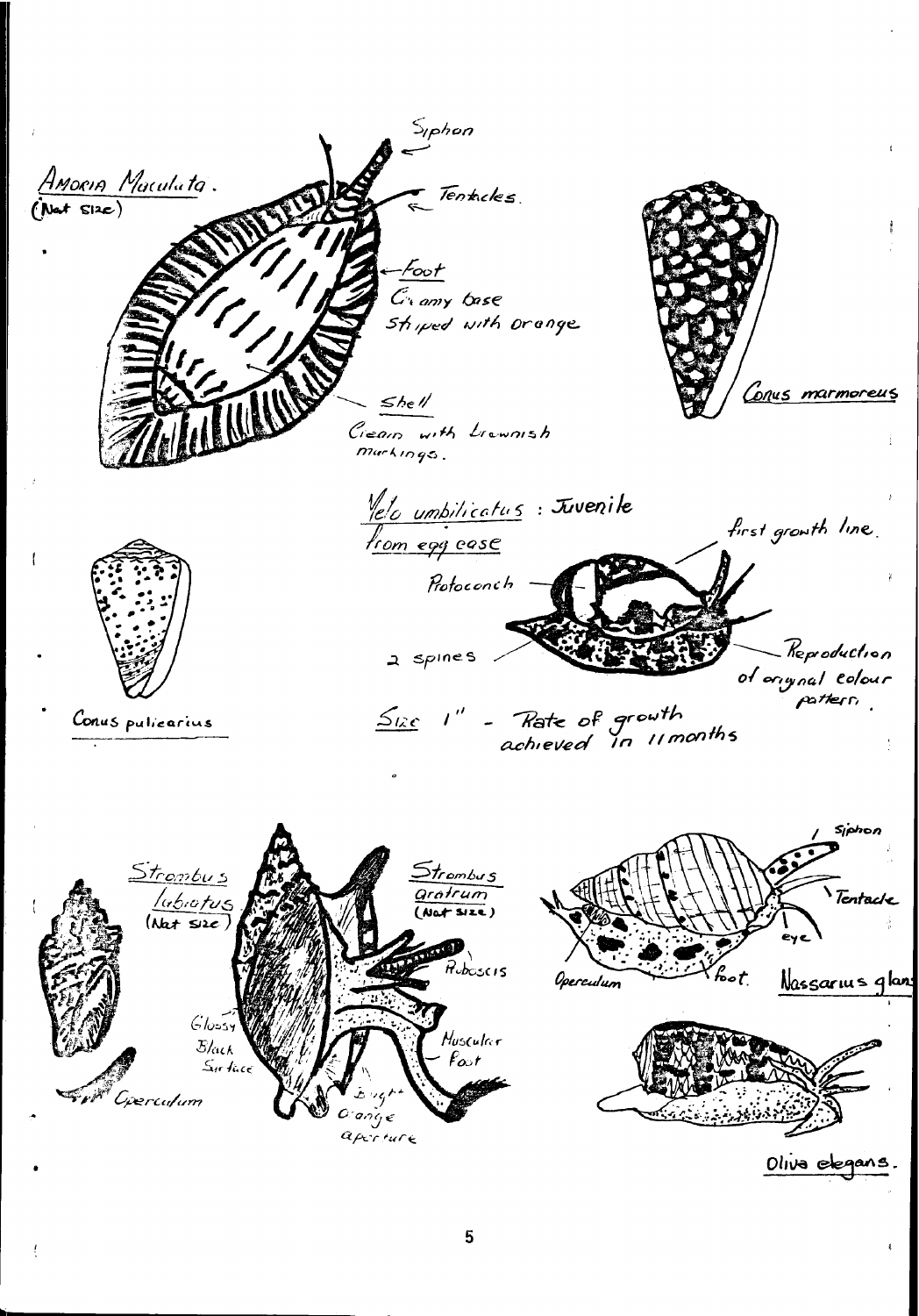about the burrow and hanging by its foot from the ceiling. The shrimps would simply move it if it was obstructing their doorway and never made the slightest attempt to molest it. We had some fish that also loved the seaweed and, unfortunately, a camouflage crab with long legs like a spider that souvenired all sorts of bits and pieces to decorate his person - bits of sponge, coral, broken shell and ... this weed. The fish of course were only interested in the weed, not the and ... this weed. The fish of course were only interested in the need, host fact that something else had laid prior claim to it and in due course the fish dismembered him. They were returned to the sea with due ceremony at the first opportunity and our new crab is unmolested.

#### --o0o--

## OBITUARY - ARCHIBALD JOHN CASSELS

The late Archibald John Cassels, who was president of our Club for ten years, was born at Moonstone Flats, Charters Towers, on 30th June 1908. His father was involved with mining and later, due to health reasons, in the hotel trade.

After some years employment in the motor trade Jack began-business as <sup>a</sup> Alter some years emproyment in the motor trace back above and his wife, Marion, encouraged spray painter. Soon after he married and he and his wife, had to offer and they<br>their five children to take a keen interest in all nature had to offer and they soon became enthusiastic members of the North Queensland Naturalists Club. Jack and Marion's particular interest became bird watching. Marion was secretary for many years and they made a grand team.

While on the Committee Jack was fully involved in all aspects of the Club's activities and, on becoming president, was instrumental in getting the Club back on a sound financial footing after a very low period. He was always ready to lend a hand with any projects and to show visitors our northern flora and fauna.

He suffered a stroke in 1979 but nevertheless recovered sufficiently to take ne surrered a stroke in 1979 but hever theress recovered surriber 5th. Our<br>part in Club activities once more until he died suddenly on November 5th. Our part in olds decriveres ence more and guidance but his family and Club members ove much to Jack for encouraging a love of our natural heritage.

#### --o0o--

#### C0URTSHIP 0F L0VELY WRENS

#### by Dawn Magarry

The place - our garden; the time - a Saturday afternoon in July '81; and Ine place - our garden; the time - a saturday arternoon in our;<br>six excited humans, five with binoculars, one with a camera, and all being completely ignored by two male Lovely Wrens intent on courting a single female. The males seemed to take it in turns to pursue the lady with much twittering and darting around the shrubs showing flashes of blue and red, black and white.

After about five minutes one male savagely pecked off a yellow Tecoma blossom and set off in hot pursuit. Apparently this did not appeal so next flash through the bushes was a male with a red Pentas floret. Whether it was the same male trying a different flower or each suitor thinking he had the best bouquet we could not be sure but it was the first time any of us had witnessed such a display and it was a Joy to watch.

> $\bullet$  $\star$  $\star$

Further to my notes on the Lovely Wrens, our regular pair ceased to visit our garden early in September. On September 22nd I heard their familiar high reeling calls and there they were with three fully fledged babies - all looking like dull versions of their mother.

Mum and Dad led them round the garden mid great twittering and begging for food. On the third day back Dad finally coaxed them into the bird bath. They were very hesitant at first but soon were jostling and showing each other on the edge just like children and, just as with humans, once in the water they wouldn't come out. Finally a Dusky Honeyeater arrived which frightened them and away they all fled after their parents. Each day since they have returned for their daily dip.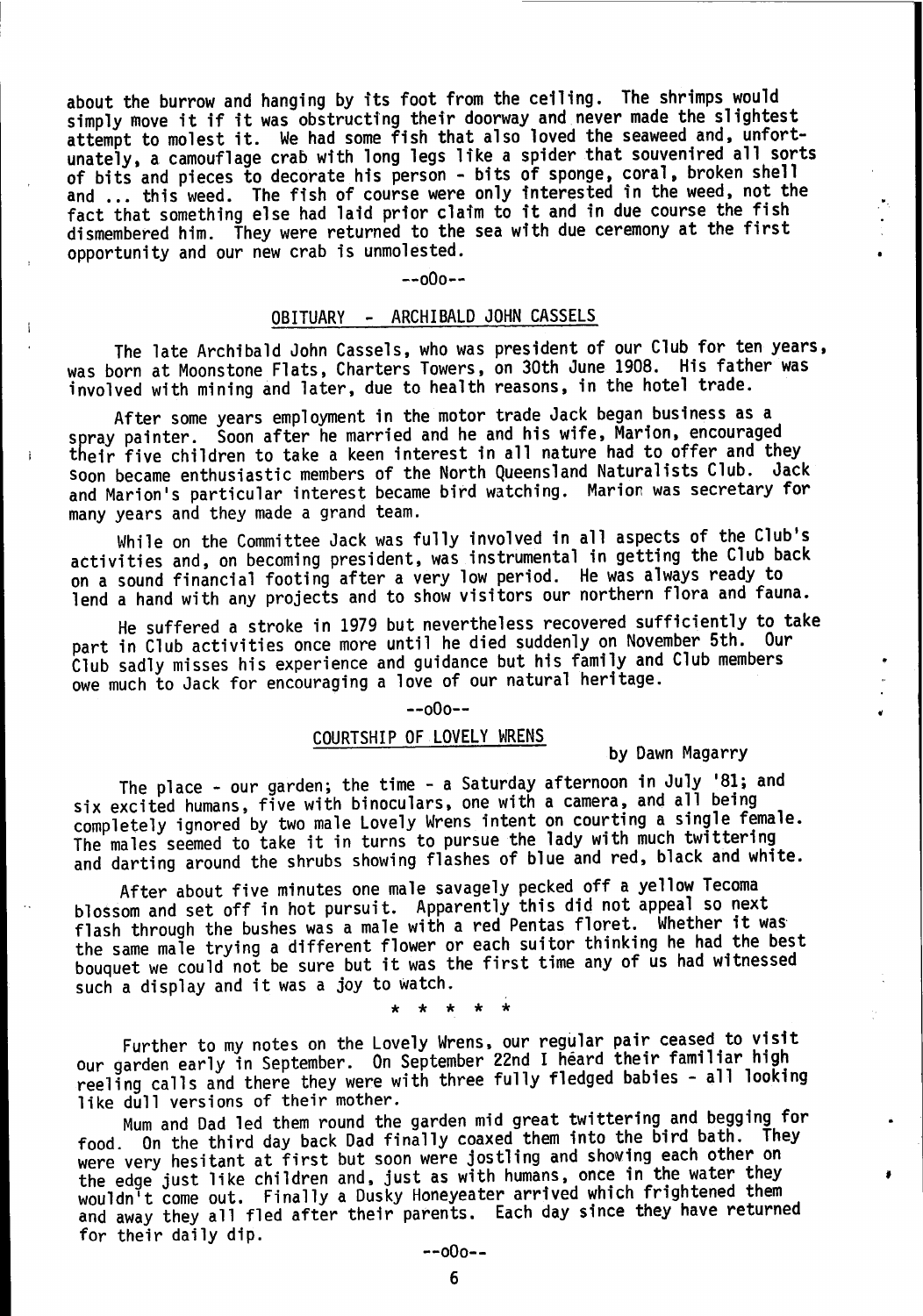## EXERPTS FROM THE N.Q.N.C. LIBRARY - DR. BRASS

by (Mrs.) Dora Stokes, Hon. Librarian.

My second excerpt is about the late Leonard John Brass, botanist and explorer who was Hon. Curator of the Flecker Herbarlum, Calrns, 1966 - 1971. A paper from Hobart by M. van Deusen of the American Archbold Expeditlons states:-

Len was born on May 2<mark>9, 1900 in Toowoomba, Wld. Australia an</mark>d died in Cairns, N. qld., August 29,197L. He was official botanlst on the American Archbold Expeditions to New Guinea in 1933, 1936, 1938-39, 1956-57 and 1959; also to the Archbold Cape York Expedition ln 1948.

He organized and led the Cape York expeditions and three of the four post-war expeditions to Africa. In America he was awarded the degree of Doctor of Science by Florida State University in 1962, an honour richly deserved. He was elected an honorary member of the Explorers Club in 1956.

During World War 2, he served in the Canadian arrny and later was consultant to the United States navy, army and airforce on matters relating to the vegetation and ecology of the islands of the South Pacific.

To his New Guinea friends, Dr. Brass was known as the 'Nambawan masta' or 'Big taubada'.

A protege of the famous C.T. White, botanist at the Queensland Herbarium at Brisbane, Len was considered the finest field botanist and collector in the history of Australian botany. His tens of thousands of beautifully prepared and documented speclmens are admired and cherished in all important herbaria of the World. Plant toxonomists will be working on his collections for generations to come.

Len would reminisce for hours about his years on cattle stations of the Gulf Country, the Solomon Islands, his exciting pre-war explorations of the Fly River Basin and the Saw-toothed Mountains of Papua and Netherlands New Guinea. He had a particular fondness for the practically uninhabited Cape York Peninsula.

He began planning the 1948 Archbold Cape York Expedition as soon as World War 2 ended. This trip resulted in collections which were of major importance to the biological understanding of the role of the Peninsula as a land bridge betweer Queensl and and New Guinea for the dispersal of flora and fauna during prehistoric epochs.

The friendships made on these trips played an important part in Len's decision to live in Cairns after retiring from his post as Associate Curator of the Archbold Collections. (This was at the American Museum of Natural History at Lake Placid, Florida, U.S.A.). His post in Cairns as Hon. Curator of the Flecker Herbarium gave Len satisfaction and his 'cobbers' of N.Q. made his last few years warm and full.

NOTE: The Librarian would welcome any information about Dr. Brass that readers may have, especially his botanical work, wlth local or comnon names appended, so that it may be added to the N.Q.N.C. library.

 $-000 - -$ 

#### A RED KOOKABURRA

by Dawn Magarry.

signeed on Eren becember rast year. In company with two benefis, one with hormal dust bath in red soil as the colour was too even. The rufous one was not popular adst buth in its soft as the colour was too every This kookaburra, whose normally white parts were a bright rufous colour, was sighted on 27th December last year in company with two others, one with normal

The three birds were seen regularly for over a month. The tinged one became<br>t white but the other bird still had its rufous colour. almost white but the other bird still had its rufous colour.

 $-000 - -$